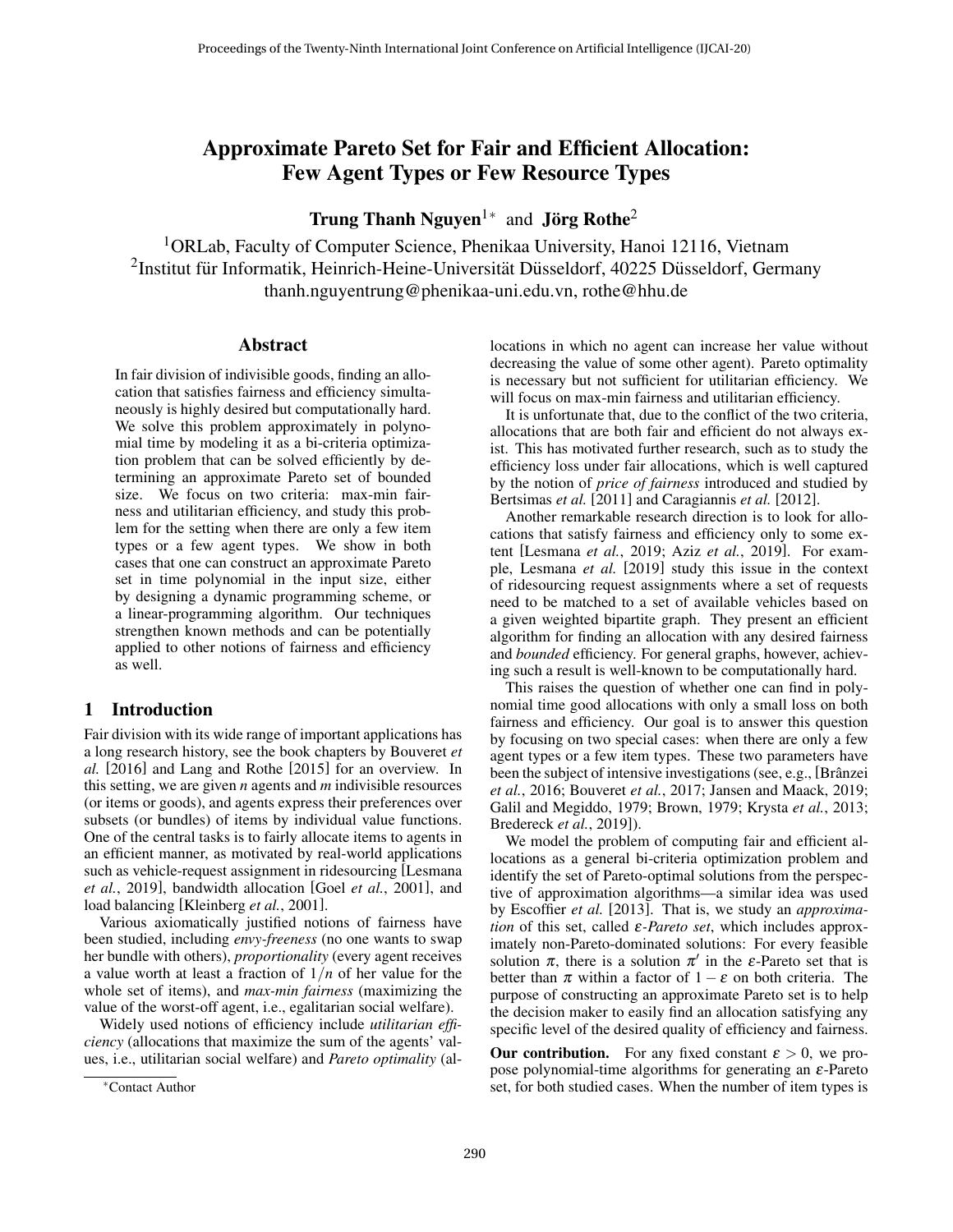constant, we propose a dynamic programming algorithm that runs in time polynomial in the size of the input. Interestingly, our dynamic programming technique can also be applied to (exactly) compute allocations that are Pareto-optimal and fair, w.r.t. other notions of fairness. Notably, the technique can be employed to solve the open problem of finding a min-max allocation, as stated by Jansen and Maack [\[2019\]](#page-6-10). For the case when the number of agent types is constant, we give an approximation scheme whose running time is polynomial in the size of the instance. Our source of improvement in the scheme is a novel technique where we significantly extend the technique used by Jansen and Maack [\[2019\]](#page-6-10). In particular, by a more involved procedure involving finding a basic solution of nice structure to a mixed integer linear program, we can round it to an integral solution with only a small loss on both fairness and efficiency. We believe that this idea is universally applicable and might be applied to more general classes of objective functions.

Related work. Finding fair and efficient allocations has gained a lot of interest in the last decade—see, e.g., the work of Aumann and Dombb [\[2015\]](#page-6-16), Bliem *et al.* [\[2016\]](#page-6-17), Caragiannis *et al.* [\[2016\]](#page-6-18), Bei *et al.* [\[2019\]](#page-6-19), Suksompong [\[2019\]](#page-6-20), and Igarashi and Peters [\[2019\]](#page-6-21). Bredereck *et al.* [\[2019\]](#page-6-14) presented fixed-parameter tractable algorithms for computing envy-free and Pareto-optimal allocations, when parameterized by the number of agents and the maximum value of any item. Their result also holds for various fairness notions including max-min fairness. Barman *et al.* [\[2018\]](#page-6-22) showed that one can produce an allocation that is envy-free up to one item and Pareto-optimal in pseudo polynomial time. Aziz *et al.* [\[2019\]](#page-6-7) presented an algorithm for finding an envy-free up to one item allocation whose utilitarian social welfare satisfies a given efficiency goal. Considering max-min fairness and utilitarian efficiency, Lesmana *et al.* [\[2019\]](#page-6-2) obtained an approximation algorithm for a restricted setting in which every allocation forms a perfect matching on a bipartite graph. Since our focus is on those cases when the number of item types or the number of agent types are constant, we will give a short overview of related work. Firstly, the case of one item type was shown to be tractable for a class of single-objective optimization problems, including for utilitarian social welfare maximization (even for concave value functions) by Galil and Megiddo [\[1979\]](#page-6-11), and for egalitarian social welfare maximization by Brown [\[1979\]](#page-6-12). It still remains open if such results can be extended to the case of few item types. A similar question has been posed by Jansen and Maack [\[2019\]](#page-6-10) in the context of machine scheduling, where the objective is to minimize the maximum value among all agents. In the same paper, the authors presented a polynomial-time approximation scheme (PTAS) for the problem of maximizing egalitarian social welfare, assuming that the number of different types of agents is fixed. This result significantly improved a previous PTAS designed for the special case when all the agents' valuations are identical [\[Woeginger, 1997\]](#page-6-23). Very recently, Kones and Levin [\[2019\]](#page-6-24) proposed a framework for designing PTASes for more general classes of machine scheduling problems, which generalizes the results of Jansen and Maack [\[2019\]](#page-6-10). Nevertheless, their technique fails when applied to our problems.

## 2 Model and Notation

An *instance of a fair and efficient allocation problem* is often given by a triple  $\mathcal{I} = (\mathcal{A}, \mathcal{O}, \mathcal{U})$ , where  $\mathcal{A} = \{1, 2, ..., n\}$ is the set of agents,  $\mathcal{O} = \{1, 2, ..., m\}$  the set of items, and  $U = {u_1, u_2, ..., u_n}$  the agents' valuation functions expressing their utilities over the set of items. We restrict our attention to the class of additive valuation functions which have been widely used in the context of resource allocation. A valuation function is *additive* if for any subset (bundle)  $S \subseteq \mathcal{O}$ ,  $u_i(S) = \sum_{j \in S} u_{ij}$ , where  $u_{ij}$  is agent *i*'s nonnegative integer value for item *j*. We assume that the value of the empty bundle is zero for every agent. Furthermore, by scaling if needed we can assume that if  $u_{ij} \neq 0$  then  $u_{ij} \geq 1$ , for all *i*, *j*. For ease of presentation, define  $u_{\text{max}} = \max_{i,j} u_{ij}$ . An *allocation* of items among agents is a partition of the set  $O$  of items into  $n$ disjoint subsets. We denote an allocation by  $\pi = (\pi_1, \ldots, \pi_n)$ , where  $\pi$ <sub>*i*</sub> is the bundle allocated to agent *i*.

Agent types and item types. The set of agents is divided into *T* groups  $A_1, \ldots, A_T$  such that agents in each group have the same valuation function. Let  $[T] = \{1, \ldots, T\}$ . Let  $n_t =$  $|\mathcal{A}_t|$  be the number of agents of type *t*, and  $u_{t,j}$  be the value of item *j* for any agent in  $A_t$ . Let  $u_{t,O} = \sum_{j \in O} u_{t,j}$  for  $t \in [T]$ . We say that two items  $j, j'$  are of the same type if they have the same value for every agent *i*, i.e.,  $u_{ij} = u_{ij'}$ . Hence, we can divide the item set  $\mathcal O$  into  $q$  classes such that items in each class are of same type. We assume that there are *m<sup>j</sup>* (identical) items for each item type *j*.

Max-min fairness and other fairness notions. The *egalitarian social welfare* (ESW) of an allocation  $\pi$  is defined as  $\mathsf{sw}_e(\pi,\mathcal{I}) = \min_{i=1}^n u_i(\pi_i)$ . If  $\pi$  has maximum egalitarian social welfare among all allocations, we say that  $\pi$  is *max-min fair* (MMF). An allocation is *proportional fair* (PF) if every agent *i* gets a value of at least her proportional share of  $u_i(\mathcal{O})/n$ , and is *maximin-share fair* (MSF) if every agent gets a value of at least her share when she can partition O into *n* bundles and then has to pick a bundle of smallest value.

Utilitarian efficiency. The *utilitarian social welfare* (USW) of an allocation  $\pi$  is defined as  $sw_u(\pi, \mathcal{I})$  =  $\sum_{i=1}^{n} u_i(\pi_i)$ . If  $\pi$  has maximum utilitarian social welfare among all allocations, π is said to be *utilitarian efficient* (UE). Note that if an allocation is utilitarian efficient then it is Pareto-optimal, but not vice versa. We write  $sw_u(\pi)$  and  $\mathsf{sw}_e(\pi)$  if  $\mathcal I$  is clear from the context. We now define Pareto set and its approximation.

Definition 1 (Pareto set and ε-Pareto set). *Given an instance*  $I$ , we say that an allocation  $\pi$  dominates an allocation  $\pi'$  if  $\mathsf{sw}_e(\pi) \geq \mathsf{sw}_e(\pi')$  and  $\mathsf{sw}_u(\pi) \geq \mathsf{sw}_u(\pi')$ , with at least one *inequality being strict. The Pareto set of*  $I$ *, denoted by*  $P(I)$ *, is the set of all allocations that are not dominated by any other allocation. For*  $\varepsilon \in (0,1]$ *, the*  $\varepsilon$ -Pareto set of *I, denoted* by  $\mathcal{P}_{\epsilon}(\mathcal{I})$ , is the set of allocations such that for all alloca*tions*  $\pi'$ , *there is always an allocation*  $\pi \in \mathcal{P}_{\varepsilon}(\mathcal{I})$  *such that*  $\mathsf{sw}_e(\pi) \ge (1-\varepsilon) \mathsf{sw}_e(\pi')$  *and*  $\mathsf{sw}_u(\pi) \ge (1-\varepsilon) \mathsf{sw}_u(\pi').$ 

We will address the problem of constructing an  $\varepsilon$ -Pareto set  $\mathcal{P}_{\varepsilon}(\mathcal{I})$  of bounded size for any given instance  $\mathcal{I}$ , and for any fixed constant  $\varepsilon > 0$ , when the number of item types or the number of agent types are not part of the input.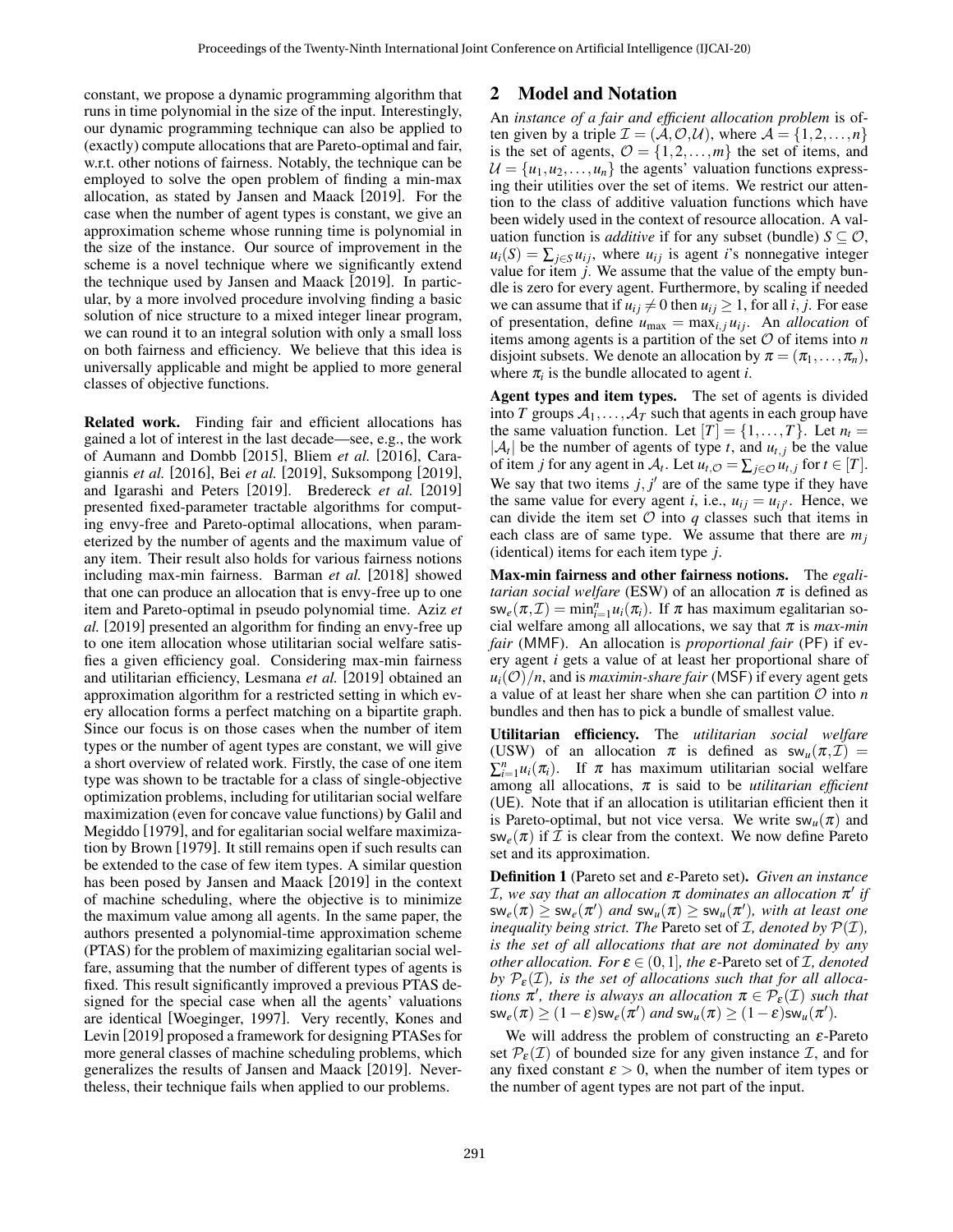### 3 Few Item Types

We present a dynamic programming scheme that is the key ingredient in the construction of an approximate Pareto set. It can also be used as a subroutine to solve other problems.

<span id="page-2-0"></span>Lemma 1. *Given an instance* I *and a value* β*, one can compute in polynomial time an allocation of maximum utilitarian social welfare subject to the constraint that the value of every agent is at least* β*, if such an allocation exists, assuming that the number of item types is constant.*

*Proof.* Given  $(\mathcal{I}, \beta)$ , we present a dynamic programming scheme, denoted by  $DP(\mathcal{I}, \beta)$ , for finding a required allocation in terms of a state-transition diagram. A state is defined as a  $(q + 1)$ -tuple of the form  $S = (i, s_1, s_2, \ldots, s_q)$ , where *i* ∈ {0} ∪ [*n*] and *s<sub>j</sub>* ∈ {0} ∪ [*m<sub>j</sub>*], for *j* ∈ [*q*]. States are grouped into  $n + 1$  blocks  $B_0, B_1, \ldots, B_n$ . The first and the last blocks,  $B_0$  and  $B_n$ , contain only one state denoted by  $S_{start} = (0, m_1, m_2, \dots, m_q)$  and  $S_{end} = (n, 0, 0, \dots, 0)$ , respectively. Block *B*<sup>*i*</sup>, for  $i \in [n-1]$ , contains all possible  $(q + 1)$ tuples *S* ensuring that the size of  $B_i$  is  $(m_1 + 1) \cdots (m_q + 1)$ . Intuitively, a state  $s \in B_i$  gives us partial information about an allocation of items to agents. In particular, it indicates that agents 1,...,*i* have been allocated items (but we do not know which items are assigned to which agents), and  $s_1, s_2, \ldots, s_q$ are the number of items of each type that are unallocated yet at the current state and will be assigned to the remaining agents  $i+1, \ldots, n$  at the next states. The total number of states in *n* + 1 blocks is  $(n-1)(m_1 + 1) \cdots (m_q + 1) + 2$ . We next define transitions of states between two consecutive blocks as follows. For each  $i \in [n]$ , there is a transition from a state  $S = (i-1, s_1, s_2, \ldots, s_q) \in B_{i-1}$  to a state  $S' = (i, s'_1, s'_2, \dots, s'_q) \in B_i$  if and only if  $s_j - s'_j \ge 0$  holds for all  $j \in [q]$ , and we set the value of this transition to  $w = \sum_{i=1}^{q}$  $\int_{j=1}^{q} u_{ij}(s_j - s'_j)$  if  $w \ge \beta$  and  $w = -\infty$ , otherwise. By this transition we mean that agent *i* is allocated a bundle of items encoded by the vector  $(s_1 - s'_1, \ldots, s_q - s'_q)$ .

One can see that a (simple) path of the constructed statetransition diagram (a directed acyclic graph) above corresponds to an allocation for  $I$ , and vice versa. Our problem is therefore equivalent to computing a longest path (i.e., the path of maximum total value) in the diagram, which can be done via dynamic programming. If the path is of positive value,  $DP(\mathcal{I}, \beta)$  returns a corresponding allocation  $\pi$  satisfying the conditions in the lemma, otherwise it returns "NO," meaning that there is no such allocation. Regarding the running time of DP, note that the number of states is bounded by  $\widetilde{O(nm^q)}$ , and for each state we have at most  $m<sup>q</sup>$  outgoing transitions. Therefore, the overall complexity of DP is  $O(nm^{O(q)})$ , which is polynomial in *n* and *m*, as *q* is constant.  $\Box$ 

Using Lemma [1](#page-2-0) we can now prove the following theorem.

Theorem 1. *Given an instance* I*, one can compute in polynomial time a set*  $\mathcal{P}_{\varepsilon}(\mathcal{I})$  *for any fixed constant*  $\varepsilon \in (0,1]$ *, when the number of item types is constant.*

*Proof.* Let  $I$  be an instance and  $\varepsilon$  be a constant in  $(0,1]$ . To prove the claim in the theorem, we describe a polynomialtime algorithm as follows. The idea is to enumerate all possible lower bounds *LB* on the egalitarian social welfare of an

allocation, that is,  $LB \in \{0, 1, 1 + \varepsilon, (1 + \varepsilon)^2, \ldots, (1 + \varepsilon)^k\},\$ where  $k = \lfloor \log_{1+\epsilon} \{\min_i u_i(\mathcal{O})\} \rfloor$ . For each value of *LB*, we run the dynamic program  $DP(\mathcal{I}, LB)$  from Lemma [1](#page-2-0) to return an allocation  $\pi$  of maximum utilitarian social welfare (if there exists one), respecting the constraint on lower bound *LB*.

We include such an allocation  $\pi$  into  $\mathcal{P}_{\varepsilon}(\mathcal{I})$ , for every *LB*. One can see that  $|\mathcal{P}_{\varepsilon}(\mathcal{I})| \leq k+2$ . This together with the polynomial running time of  $DP(\mathcal{I}, LB)$  implies that our algorithm runs in time polynomial in the size of the instance.

We now prove that for every allocation  $\pi$ , there is always an allocation  $\pi' \in \mathcal{P}_{\varepsilon}(\mathcal{I})$  such that  $\mathsf{sw}_e(\pi') \geq (1-\varepsilon) \mathsf{sw}_e(\pi)$ and  $sw_u(\pi') \ge (1-\varepsilon)sw_u(\pi)$ . Indeed, the first case  $sw_e(\pi) =$ 0 is easy to see because the allocation  $\pi'$  returned by  $\mathsf{DP}(\mathcal{I},0)$ is UE. Suppose that  $sw_e(\pi) \neq 0$ . Let  $\ell$  be a nonnegative integer such that  $sw_e(\pi) \in [(1+\varepsilon)^{\ell}, (1+\varepsilon)^{\ell+1})$ . Hence,  $\pi$  must correspond to some path in the diagram considered by  $DP(\mathcal{I}, (1+\varepsilon)^{\ell})$ . Let  $\pi^{\ell}$  be the allocation returned by  $DP(\mathcal{I}, (1+\varepsilon)^{\ell})$ . It must then hold that  $sw_u(\pi) \le sw_u(\pi')$ . Moreover, from  $\mathsf{sw}_e(\pi) < (1+\varepsilon)^{\ell+1}$  and  $\mathsf{sw}_e(\pi') \ge (1+\varepsilon)^{\ell}$ and as  $\varepsilon \in (0,1]$ , we have that  $\mathsf{sw}_e(\pi') > (1+\varepsilon)^{-1} \mathsf{sw}_e(\pi)$  or  $\mathsf{sw}_e(\pi') > (1-\varepsilon) \mathsf{sw}_e(\pi).$ 

The dynamic programming above can be applied to compute other fair and Pareto-optimal allocations as shown in the theorem below. The proof is omitted due to space limitations and can be found in the full version of the paper.

Theorem 2. *Given that the number of item types is constant, one can compute in polynomial time a fair and Paretooptimal allocation (if there exists one), w.r.t. either one of the following fairness criteria:* MMF*,* PF*, and* MSF*. Also, computing a min-max allocation can be done in polynomial time.*

## 4 Few Agent Types

In this section, we present a linear-programming algorithm for constructing an  $\varepsilon$ -Pareto set for an instance  $\mathcal I$  where the number of different agents is small. We make use of some of the ideas from the PTAS for finding max-min fair allocations by Jansen and Maack [\[2019\]](#page-6-10).

<span id="page-2-2"></span>**Theorem 3.** *For any constant*  $\varepsilon \in (0,1]$ *, one can construct an* ε*-Pareto set in time polynomial in the size of the instance, when the number of agent types is constant.*

*Proof.* Fix  $\varepsilon \in (0,1]$  and let  $\alpha = \varepsilon/5$  and  $\tau = (1-\alpha)/2$ , Algo-rithm [1](#page-3-0) computes an  $\varepsilon$ -Pareto set for  $\mathcal{I}$ . The lemma below indicates that it suffices to focus on allocations of some special structure. The proof, which is omitted here due to space limitations, is similar to that of Alon *et al.* [\[1998\]](#page-6-25).

<span id="page-2-1"></span>Lemma 2. *Given an allocation* π*, one can find an allocation*  $\pi'$  such that: i)  $sw_u(\pi', \mathcal{I}) = sw_u(\pi, \mathcal{I})$  and  $sw_e(\pi', \mathcal{I}) \ge$ sw*e*(π,I)*; ii) for each agent type t, there is a value* ξ*<sup>t</sup> such that: if there is some agent who receives an item of value* ≥ ξ*<sup>t</sup> then it is the only one she received. Moreover, every*  $a$ *gent who did not get any such item has a value*  $\in$   $(\frac{1}{2}\xi_t, 2\xi_t)$ .

The construction of an  $\varepsilon$ -Pareto set is described in Algorithm [1.](#page-3-0) The basic idea is to enumerate a bounded number of possible values of  $\xi_t$  and the corresponding egalitarian social welfare  $\theta_t \in (\frac{1}{2}\xi_t, 2\xi_t)$ , for every  $t \in [T]$ , and try to find (if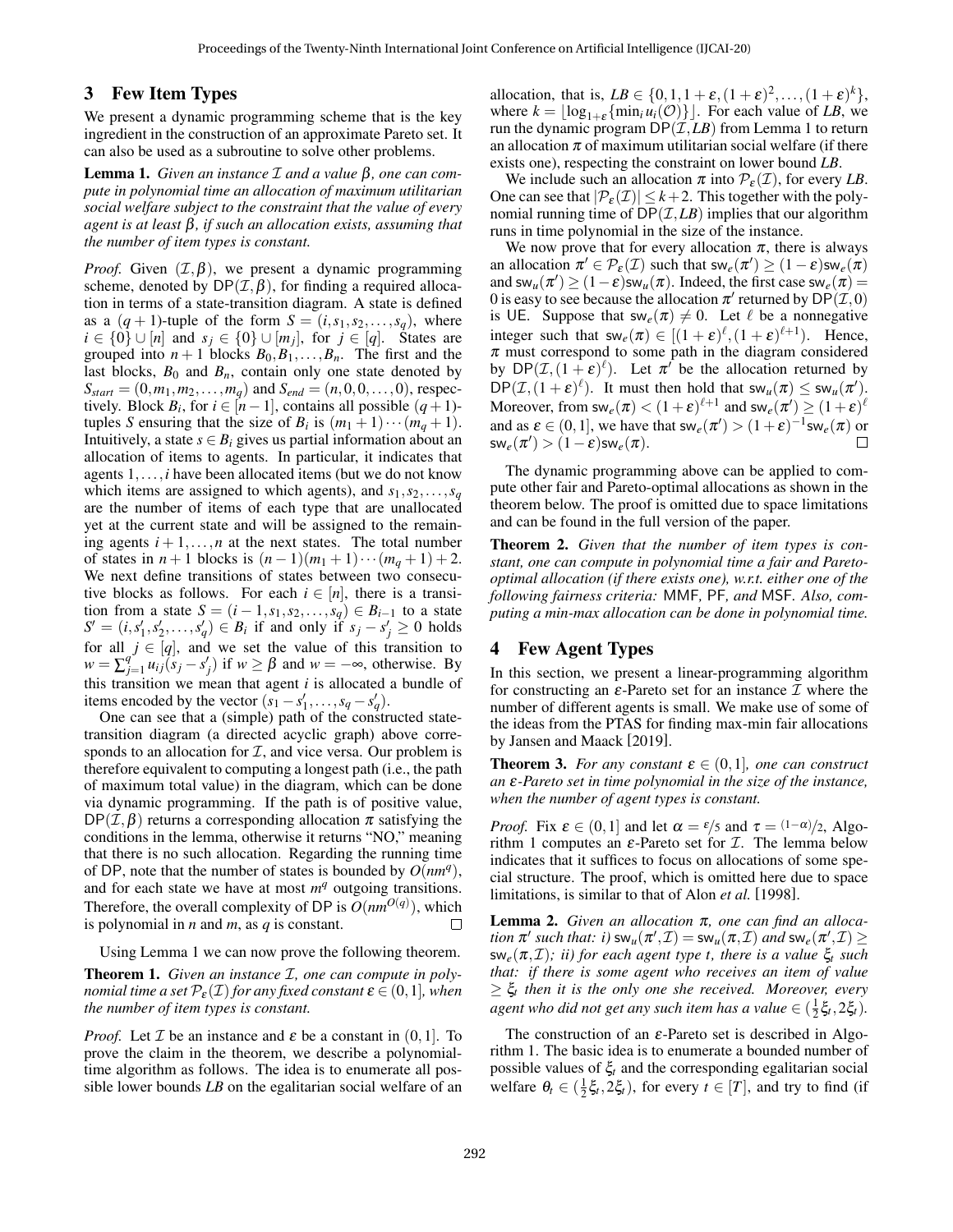<span id="page-3-0"></span>

| <b>Algorithm 1 PARETO-SET</b>                                                                                                                      |
|----------------------------------------------------------------------------------------------------------------------------------------------------|
| 1: Let $\bar{\pi}$ be an allocation maximizing sw <sub>u</sub> $(\bar{\pi}, \mathcal{I})$                                                          |
| 2: $\mathcal{P}_{\varepsilon}(\mathcal{I}) \leftarrow {\pi}$ ; Define $\mathcal{X}_t$ for $t \in [T]$                                              |
| 3: for each $\xi = (\xi_1, \ldots, \xi_T) \in \mathcal{X} = \mathcal{X}_1 \times \cdots \times \mathcal{X}_T$ do                                   |
| $W \leftarrow 2(2 + \log_{1-\alpha} \alpha^2) \cdot T$ ; $d \leftarrow [W/\alpha]$                                                                 |
| $\mathcal{Q} \leftarrow \{ \{ \mathcal{D}_1, \ldots, \mathcal{D}_T \}   \mathcal{D}_t \subseteq \mathcal{O},  \mathcal{D}_t  \leq d, t \in [T] \}$ |
| Define $\Theta_t$ for $t \in [T]$                                                                                                                  |
| for each valid $\mathcal{D} = {\mathcal{D}_1, , \mathcal{D}_T} \in \mathcal{Q}$ do                                                                 |
| for each $\theta \in \Theta = \Theta_1 \times \cdots \times \Theta_T$ do                                                                           |
| Round item values                                                                                                                                  |
| Compute an optimal BFS of MILP $[\xi, \theta]$ , de-                                                                                               |
| noted by $(x^*, y^*)$ (if there exists one)                                                                                                        |
| Round $(\mathbf{x}^*, \mathbf{y}^*)$ to an integer solution $(\bar{\mathbf{x}}^*, \mathbf{y}^*)$                                                   |
| via solving a totally unimodular LP                                                                                                                |
| Convert $(\bar{\mathbf{x}}^*, \mathbf{y}^*)$ into $\pi^*$ using Algorithm 2                                                                        |
| $\mathcal{P}_{\varepsilon}(\mathcal{I}) \leftarrow \mathcal{P}_{\varepsilon}(\mathcal{I}) \cup \{\pi^*\}$                                          |
| 14: Return $P_{\varepsilon}(\mathcal{I})$                                                                                                          |
|                                                                                                                                                    |

there exists one) an allocation of maximum utilitarian social welfare, w.r.t. these values.

Enumerating possible values regarding USW. For each *t*  $\in$  [*T*], consider a set  $\mathcal{X}_t = \{1, 1 + \alpha, \ldots, (1 + \alpha)^{\lfloor \log_{1 + \alpha} u_t, \mathcal{O} \rfloor} \}.$ Each  $\xi_t \in \mathcal{X}_t$  represents a possible (approximate) average value of agents in a subset  $A \subseteq \mathcal{A}_t$  such that every agent in  $\mathcal{A}_t \setminus A$  gets only one item of value at least  $\xi_t$ . For each vector  $\xi = (\xi_1, \dots, \xi_T)$ , Algorithm [1](#page-3-0) performs Steps [4–13,](#page-3-0) which are described in detail below.

Classifying items into groups. For each agent type *t*, we classify items in O into *large items* (having value bigger than  $\alpha^2 \xi_t$  and less than  $\xi_t$ ), *small items* (having value at most  $\alpha^2 \xi_t$ ), and *huge items* (having value at least  $\xi_t$ ). Next, we guess at most  $d = \lceil W/\alpha \rceil$  huge items of value at least  $\xi_t$  that are assigned to agents of this type (*W* is some constant that is specified in line 5 of Algorithm [1](#page-3-0) and Lemma [3\)](#page-4-1). Let  $\mathcal{D}_t$  be the set of these guessed items. We call  $\mathcal{D} = {\{\mathcal{D}_t\}}_{t \in [T]}$  a *valid* guess if  $\{\mathcal{D}_t\}_{t \in [T]}$  are disjoint subsets. Given a valid guess D, huge items that are not in  $D_t$  and have values bigger than  $\min_{j \in \mathcal{D}_t} u_{t,j}$  should not be allocated to agents of type *t*.

Enumerating possible values regarding ESW. For each  $t \in [T]$ , given a value  $\xi_t$ , the algorithm considers a set  $\Theta_t$  of possible values of the minimum value over all agents of type *t* in the domain  $(\tau \xi_t, \xi/\tau), \Theta_t = {\tau \xi_t, \frac{\tau \xi_t}{1-\alpha}, \dots, \frac{\tau \xi_t}{(1-\alpha)^p}}$ , where  $p = \lfloor \log_{1-\alpha} \tau^2 \rfloor$ . It is argued later that it is not necessary to consider values that do not belong to this domain.

Rounding item values (line 10 of Algorithm [1\)](#page-3-0). The value of item *j* w.r.t. agents of type  $t \in [T]$  is rounded down to

$$
\hat{u}_{t,j} = (1 - \alpha)^{\lceil \log_{1 - \alpha} (u_{t,j}/\alpha^2 \xi_t) \rceil} \cdot \alpha^2 \xi_t.
$$
 (1)

Observation 1. *By the rounding step [\(1\)](#page-3-1) we get a new instance*  $\hat{\mathcal{I}} = (\mathcal{A}, \mathcal{O}, \hat{\mathcal{U}})$  *with the same agents and items but different valuation functions. Moreover, for every t and j, it holds that*  $\hat{u}_{t,j} \geq (1 - \alpha) \cdot u_{t,j}$ .

For every  $t \in [T]$ , let  $\mathcal{H}_t$ ,  $\mathcal{L}_t$ , and  $\mathcal{S}_t$ , respectively, be the sets of huge, large, and small rounded item values. We bound the size of  $\mathcal{L}_t$  as follows. Since every large item has a value less than  $\xi$ , from [\(1\)](#page-3-1) it follows that the number of large rounded item values (w.r.t. agent type *t*) must be at most  $\log_{1-\alpha} \alpha^2$ .

**Configurations.** For  $t \in [T]$ , we encode a bundle of items of values in  $\mathcal{L}_t$  as an  $|\mathcal{L}_t|$ -dimensional vector  $\kappa = (\kappa_v)_{v \in \mathcal{L}_t}$ , called a *configuration*, where  $\kappa$ <sup>*v*</sup> denotes the number of items of value *v*. The value of a configuration (or a bundle) κ for an agent of type *t* is defined as  $\hat{u}_{t,\kappa} = \sum_{v \in \mathcal{L}_t} v \cdot \kappa_v$ . For a value  $\theta_t \in \Theta_t$ , define

$$
C_{\geq \theta_t}^t = \{ \kappa = (\kappa_v)_{v \in \mathcal{L}_t} | \theta_t \leq \hat{u}_{t,\kappa} < \xi_t / \tau \} \text{ and}
$$
  

$$
C_{<\theta_t}^t = \{ \kappa = (\kappa_v)_{v \in \mathcal{L}_t} | \hat{u}_{t,\kappa} < \theta_t \}.
$$

We call  $C^t_{\leq \theta_t}$  and  $C^t_{\geq \theta_t}$  the sets of small and big configurations, respectively. Let  $C^t = C^t_{\geq \theta_t} \cup C^t_{\leq \theta_t}$ . We show that  $|C^t|$ is bounded by a constant. Indeed, by the fact that the value of every large item is bigger than  $\alpha^2 \xi_t$  and the value of every configuration is less than  $\xi_t/\tau$ , it follows that  $\alpha^2 \xi_t \cdot \sum_{v \in \mathcal{L}_t} \kappa_v \leq$  $\sum_{v \in \mathcal{L}_t} v \cdot \kappa_v < \xi_t/\tau$ . Therefore,  $\sum_{v \in \mathcal{L}_t} \kappa_v \leq 1/(\tau \alpha^2)$ . This together with the claim that  $|\mathcal{L}_t| \leq \log_{1-\alpha} \alpha^2$  implies the constant size of  $\mathcal{C}^t$ , as  $\alpha$  and  $\tau$  are constant.

Mixed integer linear program (line 11 of Algorithm [1\)](#page-3-0). Now, given the vectors  $\xi = (\xi_1, \dots, \xi_T)$ ,  $\theta = (\theta_1, \dots, \theta_T)$ , and  $D = \{D_t\}_{t \in [T]}$ , we formulate a mixed integer linear program, denoted by MILP[ $\xi, \theta$ ], as follows. MILP[ $\xi, \theta$ ] consists of both fractional and integer variables, and three classes of linear constraints, which are defined next. We use the following variables  $\mathbf{x} = (x_{t,j})_{t \in [T], j \in [m]}$  and  $\mathbf{y} = (y_{t,\kappa})_{t \in [T], \kappa \in \mathcal{C}^t}$ , where

- $x_{t,j} \in [0,1]$ : denotes the fraction of item *j* assigned to agents of type  $t$ . Some variables  $x_{t,j}$  are set to be either 0 or 1 according to our guessing of  $\mathcal{D}_t$ ,
- $y_{t,K} \in \mathbb{N}$ : denotes the number of configurations  $\kappa \in \mathcal{C}^t$ that are assigned to agents of type *t*.

Let  $\mathcal{O}_{t,v} = \{ j \in \mathcal{O} \mid u_{t,j} = v \}$  and  $\mathcal{G}_t = \bigcup_{v \in \mathcal{H}_t} \mathcal{O}_{t,v}$ , for  $t \in [T]$ . The objective of MILP[ $\xi, \theta$ ] is to maximize

$$
f(\mathbf{x}, \mathbf{y}) = \sum_{t \in [T]} \left( \sum_{j \in \mathcal{G}_t} \hat{u}_{t,j} x_{t,j} + \sum_{\kappa \in \mathcal{C}'} y_{t,\kappa} \hat{u}_{t,\kappa} + \sum_{v \in \mathcal{S}_t} v \sum_{j \in \mathcal{O}_{t,v}} x_{t,j} \right)
$$

subject to the following classes of constraints. In the first class of constraints, we require that, for every type  $t \in [T]$ , the total number of configurations and huge items assigned to agents of this type is exactly the number of agents:

$$
\sum_{\kappa \in \mathcal{C}^t} y_{t,\kappa} + \sum_{j \in \mathcal{G}_t} x_{t,j} = n_t.
$$
 (2)

<span id="page-3-1"></span>For the second class of constraints, we first ensure that every item  $j \in \mathcal{O}$  is assigned to exactly one agent type:

<span id="page-3-4"></span><span id="page-3-3"></span><span id="page-3-2"></span>
$$
\sum_{t\in[T]}x_{t,j}=1.\tag{3}
$$

For every  $t \in [T]$  and for every  $v \in \mathcal{L}_t$ , we must have that the total number of items of value *v* that are assigned to the group of agents  $A_t$  is at least the total number of items of the same value used in the chosen configurations:

$$
\sum\nolimits_{j \in \mathcal{O}_{t,v}} x_{t,j} \geq \sum\nolimits_{\kappa \in \mathcal{C}^t} \kappa_v \cdot y_{t,\kappa}.
$$
 (4)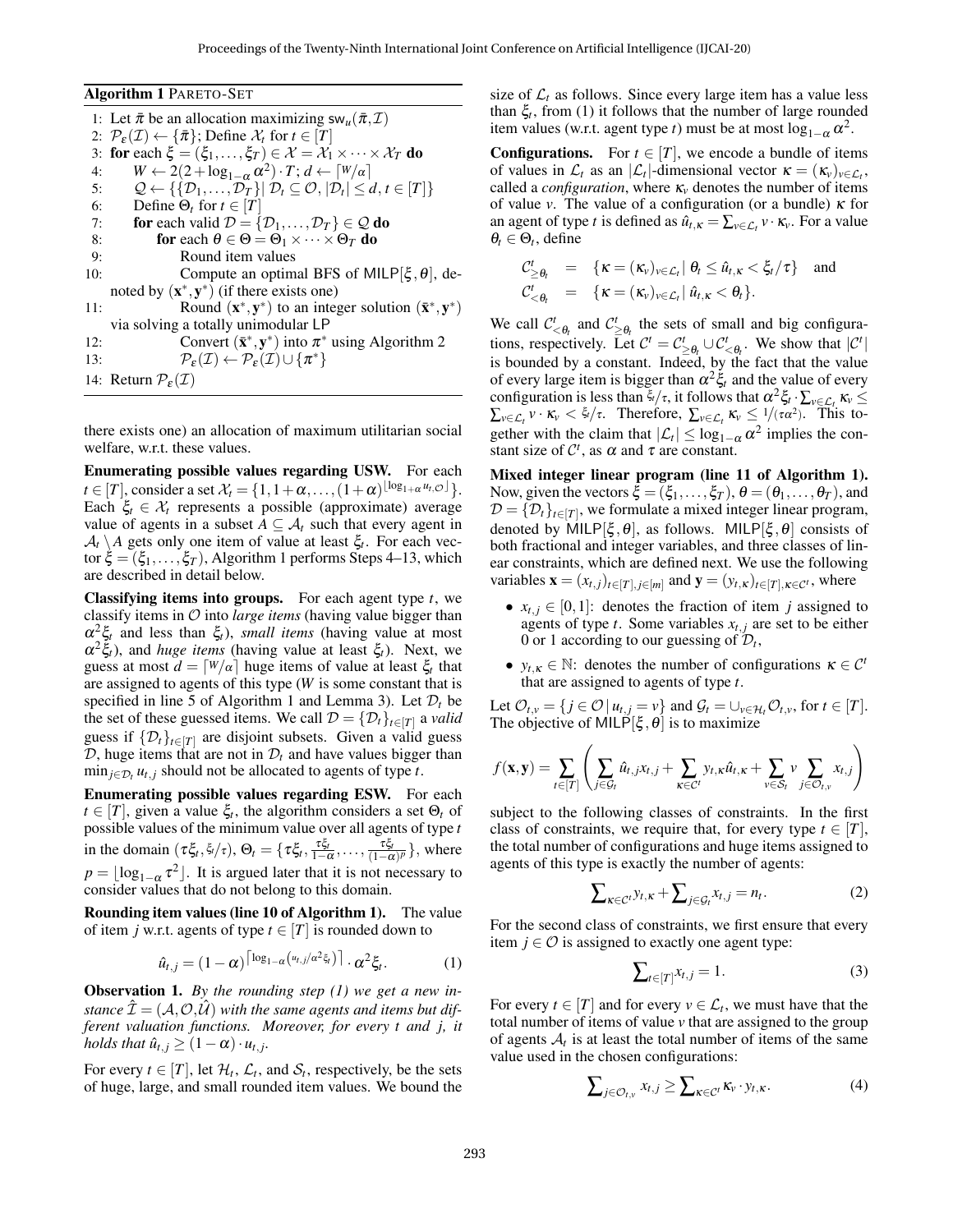The third class of constraints guarantees that, for  $t \in [T]$ , the total value of the small configurations and small items assigned to agents of type  $t$  is at least  $\theta_t$  times the number of agents owning small configurations:

$$
\sum_{\kappa \in C'_{< \theta_t}} y_{t,\kappa} \hat{u}_{t,\kappa} + \sum_{v \in S_t} v \sum_{j \in \mathcal{O}_{t,v}} x_{t,j} \newline \geq \left( n_t - \sum_{j \in \mathcal{G}_t} x_{t,j} - \sum_{\kappa \in C'_{\geq \theta_t}} y_{t,\kappa} \right) \cdot \theta_t. \quad (5)
$$

An optimal basic (fractional) solution (BFS) to MILP[ $\xi, \theta$ ], if there exists one, is denoted by  $(x^*, y^*)$ . We now show how to convert it into an allocation with the desired properties.

<span id="page-4-1"></span>**Lemma 3.** *A basic solution*  $(x^*, y^*)$  *to* MILP[ $\xi, \theta$ ] *has at*  $most W = 2(2 + log_{1-\alpha} \alpha^2) \cdot T$  *fractional components.* 

*Proof.* It suffices to prove the **x**<sup>∗</sup> has at most *W* fractional components. Since the number of nontrivial constraints of  $MILP[\xi, \theta]$  is  $h = 2T + \sum_{t \in [T]} |\mathcal{L}_t| + m$ ,  $\mathbf{x}^*$  has at most *h* positive components. Consider the family of constraints [\(3\)](#page-3-2). In each of these constraints, there are only two cases: (i) there is exactly one positive component  $x_{t,j}^* = 1$ , and (ii) there are at least two nonintegral components. Denote by  $\ell_1$  and  $\ell_2$ , respectively, the number of constraints [\(3\)](#page-3-2) in each case. Then we have that  $\ell_1 + \ell_2 = m$ . The total number of positive components of  $\mathbf{x}^*$  is at least  $\ell_1 +$  $2\ell_2 = 2m - \ell_1$ . By an earlier argument, we must have that  $2m - \ell_1 \leq h = 2T + \sum_{t \in [T]} |\mathcal{L}_t| + m$  or, equivalently,  $\ell_1 \geq$  $m - 2T - \sum_{t \in [T]} |\mathcal{L}_t|$ . Therefore, the number of nonintegral components of  $\mathbf{x}^*$  is at most  $h - (m - 2T - \sum_{t \in [T]} |\mathcal{L}_t|) =$  $2\left(2T+\sum_{t\in[T]}|\mathcal{L}_t|\right)\leq 2\left(2+\log_{1-\alpha}\alpha^2\right)\cdot T, \text{ as }|\mathcal{L}_t| \text{ is upper-}$ bounded by  $\log_{1-\alpha} \alpha^2$ . П

Converting  $(\bar{x}^*, y^*)$  into an allocation. We first show how to round  $(\mathbf{x}^*, \mathbf{y}^*)$  to an integer solution  $(\mathbf{\bar{x}}^*, \mathbf{y}^*)$ . We need only to round  $\mathbf{x}^*$  (or, more precisely, the fractional components of  $x^*$ ) since  $y^*$  is already integral. We find a nonnegative basic (integer) solution to the following linear program (LP):

$$
\sum_{j \in \mathcal{G}_t} z_{t,j} = n_t - \sum_{\kappa \in \mathcal{C}^t} y_{t,\kappa}^*, \qquad t \in [T],
$$
\n
$$
\sum_{t \in [T]} z_{t,j} = 1, \qquad j \in \mathcal{O},
$$
\n
$$
\sum_{j \in \mathcal{O}_{t,\nu}} z_{t,j} \ge \sum_{\kappa \in \mathcal{C}^t} \kappa_{\nu} y_{t,\kappa}^*, \qquad t \in [T], \nu \in \mathcal{L}_t,
$$
\n
$$
\sum_{j \in \mathcal{O}_{t,\nu}} z_{t,j} \ge \lfloor \sum_{j \in \mathcal{O}_{t,\nu}} x_{t,j}^* \rfloor, \qquad t \in [T], \nu \in \mathcal{S}_t,
$$

in which we set  $z_{t,j} = x_{t,j}^*$  for all  $t, j$  such that  $x_{t,j}^*$  is integral. One can see that LP has the form of  $Ax > b$ , where *A* has only 0- or 1-entries while *b* is an integer vector. Furthermore, every column of *A* contains exactly two nonzero entries. Hence, *A* is a totally unimodular matrix, making every basic solution of LP integral. It is well-known that a basic solution  $z^*$  of LP can be found in polynomial time. We set  $\bar{x}_{t,j}^* = z_{t,j}^*$  if  $x_{t,j}^*$  is fractional, and  $\bar{x}_{t,j}^* = x_{t,j}^*$  otherwise. One can check that the obtained solution  $(\bar{\mathbf{x}}^*, \mathbf{y}^*)$  fulfills the constraints [\(2\)](#page-3-3), [\(3\)](#page-3-2), and [\(4\)](#page-3-4), though it may violate the constraints [\(5\)](#page-4-2). We will show later that this violation does not affect much the quality of the rounded solution. Finally, we apply Algorithm [2](#page-4-0) for each  $t \in [T]$  to convert  $(\bar{\mathbf{x}}^*, \mathbf{y}^*)$  into an allocation.

# <span id="page-4-0"></span>Algorithm 2 CONVERT $(\bar{\mathbf{x}}^*, \mathbf{y}^*, \mathcal{A}_t)$

- 1: Allocate item *j* to group  $A_t$  if  $\bar{x}_{t,j}^* = 1$ , for all *j*, and follow the next steps to assign items to agents in this group.
- 2: *Huge items*: we allocate each huge item to at most one agent such that nobody gets more than one huge item.
- <span id="page-4-2"></span>3: *Large items*: agents who have not received any huge item are assigned exactly one configuration each, and we further allocate large items to each of them based on  $y_{t,\kappa}^*$ .
- 4: *Small items*: we greedily allocate small items among groups of agents having a configuration of value less than  $(1 - 3\alpha)\theta$ <sub>t</sub>. Pick an arbitrary agent from this group and assign small items to her (one-by-one) until her value exceeds  $(1 - 3\alpha)\theta_t$ . Remove the last item assigned to her and repeat this process with the remaining agents and remaining items. At the end of the process, if there still remain some items, we allocate them arbitrarily to agents.

Correctness of Algorithm [1.](#page-3-0) One needs to prove that, for a given feasible allocation  $\pi$ , there is an allocation  $\pi^* \in \mathcal{P}_{\varepsilon}(\mathcal{I})$ such that  $sw_e(\pi^*, \mathcal{I}) \ge (1 - \varepsilon)sw_e(\pi, \mathcal{I})$  and  $sw_u(\pi^*, \mathcal{I}) \ge$  $(1 - \varepsilon)$ sw<sub>u</sub> $(\pi, \mathcal{I})$ . By Lemma [2,](#page-2-1) one can transform  $\pi$  into some allocation  $\pi'$  of the *desired structure*, without decreasing the egalitarian social welfare of the former one while keeping the utilitarian social welfare unchanged. If some agent gets nothing in  $\pi$  then sw<sub>e</sub>( $\pi$ , $\mathcal{I}$ ) = 0. Therefore, this allocation must be dominated by  $\bar{\pi} \in \mathcal{P}_{\varepsilon}(\mathcal{I})$ . Hence, we now consider the case when every agent gets at least one item in  $\pi$ . From  $\pi'$  one can easily determine the value  $\xi_t$  for every  $t \in [T]$ , and let  $\theta_t = \min_{i \in A_t} u_i(\pi_i') \in (\frac{1}{2}\xi_t, 2\xi_t)$ . Let  $\xi_t^*$  be a lower bound of  $\xi_t$  such that  $\xi_t^* \leq \xi_t < (1 + \alpha) \xi_t^*$ . This lower bound is considered at Step [3](#page-3-0) of Algorithm [1.](#page-3-0) Also, let  $G_t$  be the set of huge items assigned to agents of type *t* by allocation  $\pi'$ . Then a set  $\mathcal{D}_t$  of the *d* highest-value huge items in  $G_t$  is considered by the loop in line [7](#page-3-0) of Algorithm [1.](#page-3-0) If  $|\mathcal{G}_t| \leq d$ ,  $\mathcal{D}_t$  is exactly  $\mathcal{G}_t$ . Let  $\hat{\theta}_t = \min_{i \in \mathcal{A}_t} \hat{u}_i(\pi'_i)$ . From [\(1\)](#page-3-1) it follows that  $(1 - \alpha)\theta_t \leq \hat{\theta}_t \leq \theta_t$ . Hence,  $\hat{\theta}_t \in (\frac{1 - \alpha}{2}\xi_t, 2\xi_t)$ or  $\hat{\theta}_t \in (\tau \xi_t^*, \xi_t^*/\tau)$ , where  $\tau = (1-\alpha)/2$ . Then there must be a lower bound  $\theta_t^* \in (\tau \xi_t^*, \xi_t^*/\tau)$  of  $\hat{\theta}_t$ , considered by the loop at line [8](#page-3-0) of Algorithm [1,](#page-3-0) such that  $\theta_t^* \leq \hat{\theta}_t < \frac{\theta_t^*}{1-\alpha}$ . Let  $\xi^* = (\xi_1^*, \dots, \xi_T^*)$  and  $\theta^* = (\theta_1^*, \dots, \theta_T^*)$ . Now the Algo-rithm [1](#page-3-0) tries to solve the MILP $[\xi^*, \theta^*]$  to obtain some allocation with the desired properties as claimed in Lemma [4.](#page-4-3)

<span id="page-4-3"></span>**Lemma 4.** *There exists an integer solution to* MILP $[\xi^*, \theta^*]$ . Also, a rounded solution of an optimal BFS to MILP $[\xi^*, \theta^*]$ *corresponds to an allocation*  $\pi^*$  *such that*  $sw_u(\pi^*, \mathcal{I}) \geq (1 - \pi^*)$  $\varepsilon$ )sw<sub>u</sub> $(\pi, \mathcal{I})$  and sw<sub>e</sub> $(\pi^*, \mathcal{I}) \geq (1 - \varepsilon)$ sw<sub>e</sub> $(\pi, \mathcal{I})$ .

*Proof.* The construction of an integer solution to MILP $[\xi^*, \theta^*]$  from  $\pi'$  is not difficult to verify, and we omit it here due to lack of space. We now prove the second part of the lemma. Let  $(x^*, y^*)$  be an optimal BFS of  $\hat{\mathsf{MILP}}[\xi^*, \theta^*]$  returned by Step [10](#page-3-0) of Algorithm [1,](#page-3-0) and  $(\bar{\mathbf{x}}^*, \mathbf{y}^*)$  be its rounded solution. One can see that  $(\bar{\mathbf{x}}^*, \mathbf{y}^*)$ satisfies all the constraints because of the LP constraints, except [\(5\)](#page-4-2).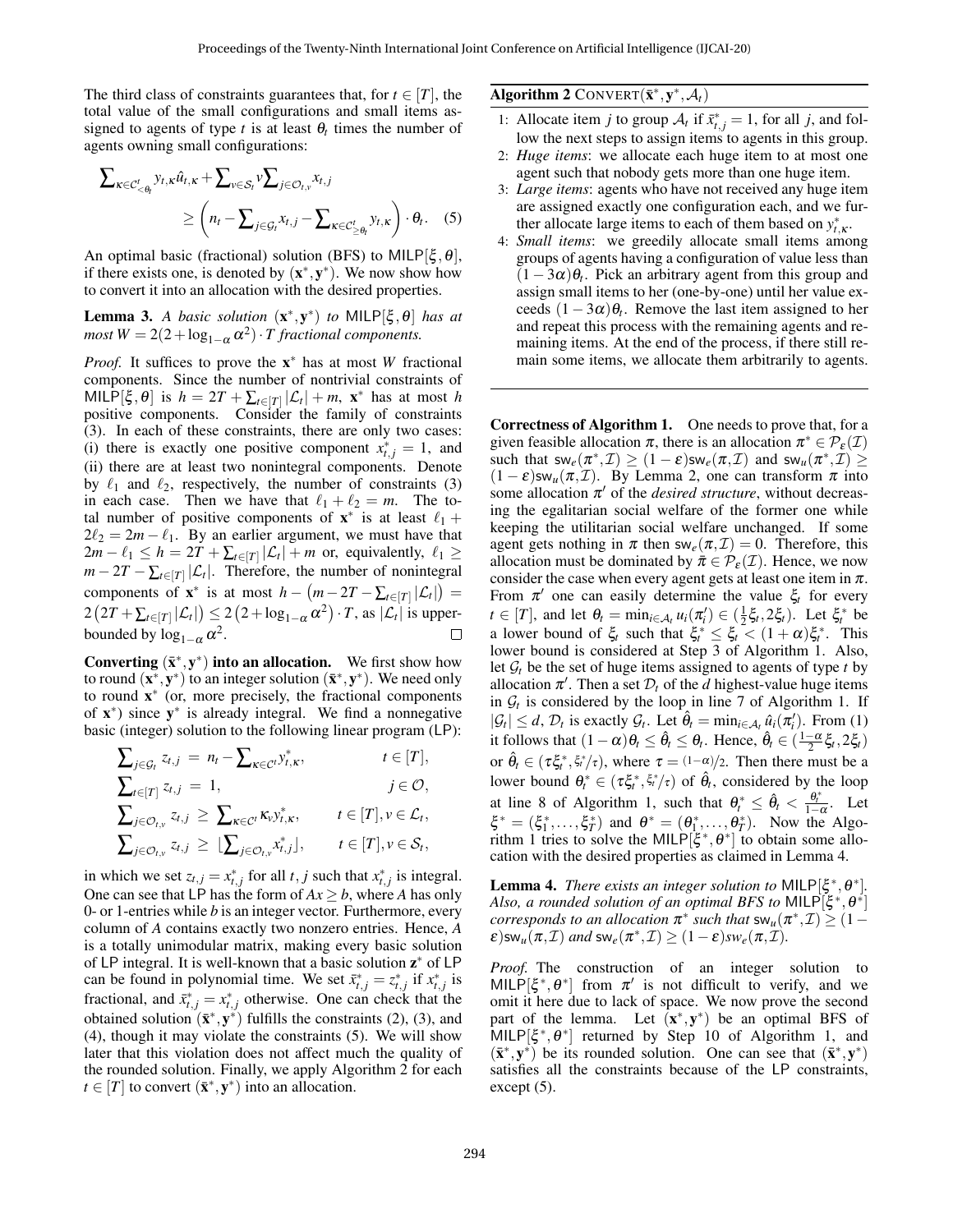In the following we will show how much the rounding step (line [11](#page-3-0) of Algorithm [1\)](#page-3-0) violates the constraints [\(5\)](#page-4-2). Due to the last family of constraints of LP, it holds that  $\sum_{j \in \mathcal{O}_t, v} \bar{x}_{t,j}^* \geq$  $\sum_{j \in \mathcal{O}_{t,v}} x^*_{t,j} - 1$ . Let  $L_t = \sum_{v \in \mathcal{S}_t} v \sum_{j \in \mathcal{O}_{t,v}} x^*_{t,j}$ . For every agent type *t* and for every item value *v*, we have that:

$$
\sum_{v \in S_t} v \sum_{j \in \mathcal{O}_{t,v}} \bar{x}_{t,j}^* \ge L_t - \sum_{v \in S_t} v \ge L_t - \alpha^2 \xi_t^* \cdot \sum_{k \in \mathbb{N}} (1 - \alpha)^k
$$
  
=  $L_t - \alpha \xi_t^*.$  (6)

The second inequality follows from the definition of  $S_t$ .

Consider the constraints [\(5\)](#page-4-2). Let  $K_t = n_t - \sum_{j \in \mathcal{G}_t} x_{t,j}^*$  $\sum_{\kappa \in C'_{\geq \theta_t}} y_{t,\kappa}^*$ . Since  $(\mathbf{x}^*, \mathbf{y}^*)$  satisfies [\(5\)](#page-4-2), from [\(6\)](#page-5-0) we have:

$$
\sum_{\kappa \in C'_{< \theta_i}} v_{t,\kappa}^* \hat{u}_{t,\kappa} + \sum_{v \in S_t} v_{t,\kappa} \sum_{j \in \mathcal{O}_{t,v}} \bar{x}_{t,j}^* \geq K_t \theta_t^* - \alpha \xi_t^*
$$
\n
$$
\geq K_t \theta_t^* - (\alpha/\tau) \cdot \theta^* \geq K_t \cdot (1 - 3\alpha) \theta_t^*,\tag{7}
$$

since  $\xi_t^* < \theta_t^*/\tau$  and  $\tau = \frac{(1-\alpha)}{2} > \frac{1}{3}$  for  $\alpha < \frac{1}{3}$ .

Let  $U_t = \sum_{j \in \mathcal{G}_t} \hat{u}_{t,j} \bar{x}_{t,j}^* + \sum_{\kappa \in \mathcal{C}'} y_{t,\kappa}^* \hat{u}_{t,\kappa} + \sum_{v \in \mathcal{S}_t} v \sum_{j \in \mathcal{O}_{t,v}} \bar{x}_{t,j}^*$ . For every *t*, it suffices to consider the case when  $|\mathcal{G}_t| > d$ , and thus  $\mathcal{D}_t \subset \mathcal{G}_t$ . Let  $s = \arg \min_{j \in \mathcal{D}_t} u_{t,j}$  and  $\mathcal{G}'_t \subseteq \mathcal{G}_t$  be the set of items *j* for which  $x_{t,j}^*$  was fractional but rounded down to 0 by the rounding (line [11](#page-3-0) of Algorithm [1\)](#page-3-0). By Lemma [3,](#page-4-1) we have that  $|\mathcal{G}'_t| \leq W$ . Hence,

$$
\sum_{j \in \mathcal{G}_t} \hat{u}_{t,j} \bar{x}_{t,j}^* \ge \sum_{\mathcal{G}_t} \hat{u}_{t,j} x_{t,j}^* - \sum_{j \in \mathcal{G}_t'} \hat{u}_{t,j} x_{t,j}^* \ge \sum_{j \in \mathcal{G}_t} \hat{u}_{t,j} x_{t,j}^* - W \cdot \hat{u}_{t,s}
$$
\n
$$
\ge \sum_{j \in \mathcal{G}_t} \hat{u}_{t,j} x_{t,j}^* - \frac{W}{|\mathcal{D}_t|} \cdot \sum_{j \in \mathcal{D}_t} \hat{u}_{t,j} \ge (1 - \alpha) \sum_{j \in \mathcal{G}_t} \hat{u}_{t,j} x_{t,j}^*.
$$
\n(8)

From [\(6\)](#page-5-0) and [\(8\)](#page-5-1) one can show, for every  $t \in [T]$ , that

$$
U_t \geq (1-3\alpha) \left( \sum_{j \in \mathcal{G}_t} \hat{u}_{t,j} x_{t,j}^* + \sum_{\kappa \in \mathcal{C}^t} y_{t,\kappa}^* \hat{u}_{t,\kappa} + \sum_{v \in \mathcal{S}_t} v \sum_{j \in \mathcal{O}_{t,v}} x_{t,j}^* \right).
$$

Now the integer solution  $(\bar{\mathbf{x}}^*, \mathbf{y}^*)$  is converted into an allocation  $\pi^*$  by line [12](#page-3-0) of Algorithm [1.](#page-3-0) By converting, we have that  $sw_u(\pi^*, \hat{\mathcal{I}}) = \sum_{t \in [T]} U_t \geq (1 - 3\alpha) f(\mathbf{x}^*, \mathbf{y}^*) \geq (1 - 3\alpha) f(\mathbf{x}^*, \mathbf{y}^*)$  $3\alpha$ )sw<sub>u</sub>( $\pi', \hat{\mathcal{I}}$ )  $\geq$  (1 – 4 $\alpha$ )sw<sub>u</sub>( $\pi, \mathcal{I}$ ). The third inequality is due to the fact that  $\pi'$  can be converted into a feasible solution to MILP[ $\xi^*, \theta^*$ ], whose value is equal to the utilitarian social welfare of  $\pi'$  w.r.t.  $\hat{\mathcal{I}}$ .

We now prove that  $sw_e(\pi^*, \mathcal{I}) \ge (1 - 5\alpha)sw_e(\pi, \mathcal{I})$ . Notice that the assignment of small items at Step [4](#page-4-0) of Algo-rithm [2](#page-4-0) is doable due to [\(7\)](#page-5-2). Let  $A'_t$  be the set of agents who received configurations of values less than  $(1-3\alpha)\theta_t^*$  due to this algorithm, for all  $t \in [T]$ . Let *i* be such an agent. By the greedy assignment, the small items are assigned to her until her value exceeds  $(1 - 3\alpha)\theta_t^*$ . Suppose that *j* is the last item assigned to her. Then it must be that the value of the agent before getting the last item is at least  $(1 - 3\alpha)\theta_t^* - \hat{u}_{t,j} \ge$  $(1-3\alpha)\theta_t^* - \alpha^2 \xi_t^* > (1-3\alpha)\theta_t^* - \frac{2\alpha^2}{1-\alpha^2}$  $\frac{2\alpha^2}{1-\alpha}\theta_t^* \geq (1-4\alpha)\theta_t^*,$ for  $\alpha < 1/3$ . The first inequality is because *j* is a small item and the second inequality follows from the fact that  $\frac{1-\alpha}{2}\xi_t^* \leq \theta_t^*$ . Therefore,  $\mathsf{sw}_e(\pi^*, \hat{\mathcal{I}}) \geq \min_{t \in [T]}\{(1-3\alpha)\theta_t^*\}.$ Note that  $\theta_t^* \ge (1-\alpha)\hat{\theta}_t \ge (1-\alpha)^2 \theta_t \ge (1-2\alpha)\theta_t$ . Hence,  $\mathsf{sw}_e(\pi^*, \hat{\mathcal{I}}) \geq \min_{t \in [T]} \{(1-3\alpha)(1-2\alpha)\theta_t\} \geq \min_{t \in [T]} \{(1-2\alpha)(1-2\alpha)\theta_t\}$  $\{\mathcal{5}\alpha\}\theta_t\} = (1 - 5\alpha)\mathsf{sw}_e(\pi', \mathcal{I}) \geq (1 - 5\alpha)\mathsf{sw}_e(\pi, \mathcal{I}).$ 

Note that by rounding down item values, it holds that  $u_i(\pi_i^*) \geq \hat{u}_i(\pi_i^*)$  for all *i*. Hence,  $\mathsf{sw}_e(\pi^*, \mathcal{I}) \geq \mathsf{sw}_e(\pi^*, \hat{\mathcal{I}}) \geq$  $(1 - 5\alpha)$ sw<sub>e</sub> $(\pi, \mathcal{I})$ , and sw<sub>u</sub> $(\pi^*, \mathcal{I}) \ge$  sw<sub>u</sub> $(\pi^*, \hat{\mathcal{I}}) \geq (1 - \pi)$  $4\alpha$ )sw<sub>u</sub> $(\pi, \mathcal{I})$ .

<span id="page-5-0"></span>Finally, by choosing  $\alpha = \frac{\varepsilon}{5}$  we have completed the proof of Lemma [4.](#page-4-3)

<span id="page-5-2"></span>Complexity analysis of Algorithm [1.](#page-3-0) It is not difficult to see that the overall running time of Algorithm [1](#page-3-0) is upperbounded by  $\mathcal{T} = O(P_1 \cdot P_2 \cdot P_3 \cdot P_4)$  in which  $P_1$ ,  $P_2$ , and  $P_3$ , respectively, are the sizes of the sets  $X$ ,  $Q$ , and  $\Theta$ , while  $P_4$ is the amount of time needed for solving MILP[ $\xi, \theta$ ] and for solving the linear program LP. We have that  $P_1 = O(\log^T(m \cdot$  $(u_{\text{max}})$ ),  $P_2$  is at most  $|\mathcal{H}_1|^d \times \cdots \times |\mathcal{H}_T|^d = O(m^{T(\frac{W}{\alpha}+1)})$ (which is polynomial in  $m$  since  $T$ ,  $W$ , and  $\alpha$  are constants), and  $P_3 = O(1)$ . To estimate  $P_4$ , note that MILP[ $\xi, \theta$ ] has many variables but a constant number of integer ones and thus can be solved in time polynomial in the size of input (see Lenstra [\[1983\]](#page-6-26)). In addition, computing a basic (integer) solution to LP can be also done in polynomial time. Hence,  $\mathcal T$  is a polynomial in the size of  $\mathcal I$ . This completes the proof of Theorem [3.](#page-2-2) П

### 5 Conclusions

<span id="page-5-1"></span>We have studied the problem of computing approximately max-min fair and utilitarian efficient allocations for additive valuation functions. In particular, we have modeled the problem as a bi-criteria optimization problem and presented two polynomial-time algorithms for constructing approximate Pareto sets, in two special but nontrivial settings when there are a few agent types or there are a few item types. Our first algorithm is based on a dynamic programming scheme that has been shown to be very useful in solving other fair and efficient allocation problems. In fact, one of our results regarding finding min-max allocations for the constant-item-type case answers an open problem raised by Jansen and Maack [\[2019\]](#page-6-10) in the context of machine scheduling. Our second algorithm is achieved by applying a linearprogramming method, which can be seen as a significant extension of Jansen and Maack's method. We believe that our technique can be potentially applied to a wider class of resource allocation problems with more general objectives, e.g., the ones considered by Alon *et al.* [\[1998\]](#page-6-25). This would be an interesting direction for future work. Another idea is to see whether we can obtain similar results to what we have done in this paper with respect to the criterion of envy-freeness.

#### Acknowledgments

We thank the anonymous reviewers for their very helpful comments and suggestion. Part of this work has been done when the first author was visiting Vietnam Institute for Advanced Study in Mathematics and their support is kindly acknowledged. This work was partially supported by the Stay-Connected@HHU Programme and DFG grants RO 1202/14-2 and RO 1202/21-1.